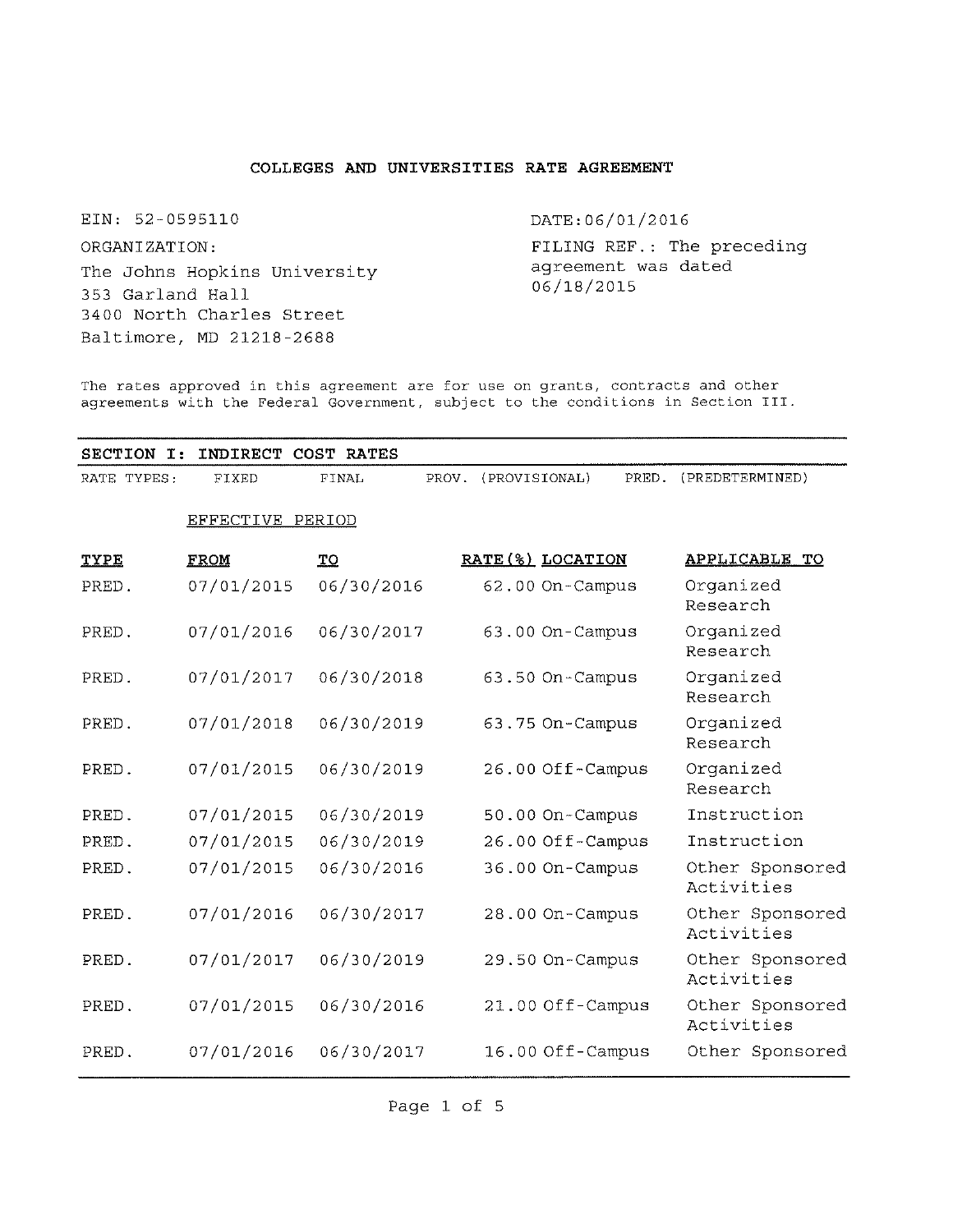| TYPE  | <b>FROM</b> | <u>TO</u>        | RATE (%) LOCATION | APPLICABLE TO                                                                                        |
|-------|-------------|------------------|-------------------|------------------------------------------------------------------------------------------------------|
| PRED. | 07/01/2017  | 06/30/2019       | 17.00 Off-Campus  | Other Sponsored<br>Activities                                                                        |
| PROV. | 07/01/2019  | Until<br>Amended |                   | Use same rates<br>and conditions<br>as those cited<br>for fiscal year<br>ending<br>June<br>30, 2019. |

# \*BASE

Modified total direct costs, consisting of all direct salaries and wages, applicable fringe benefits, materials and supplies, services, travel and up to the first \$25,000 of each subaward (regardless of the period of performance of the subawards under the award). Modified total direct costs shall exclude equipment, capital expenditures, charges for patient care, rental costs, tuition remission, scholarships and fellowships, participant support costs and the portion of each subaward in excess of \$25, 000. Other items may only be excluded when necessary to avoid a serious inequity in the distribution of indirect costs, and with the approval of the cognizant agency for indirect costs.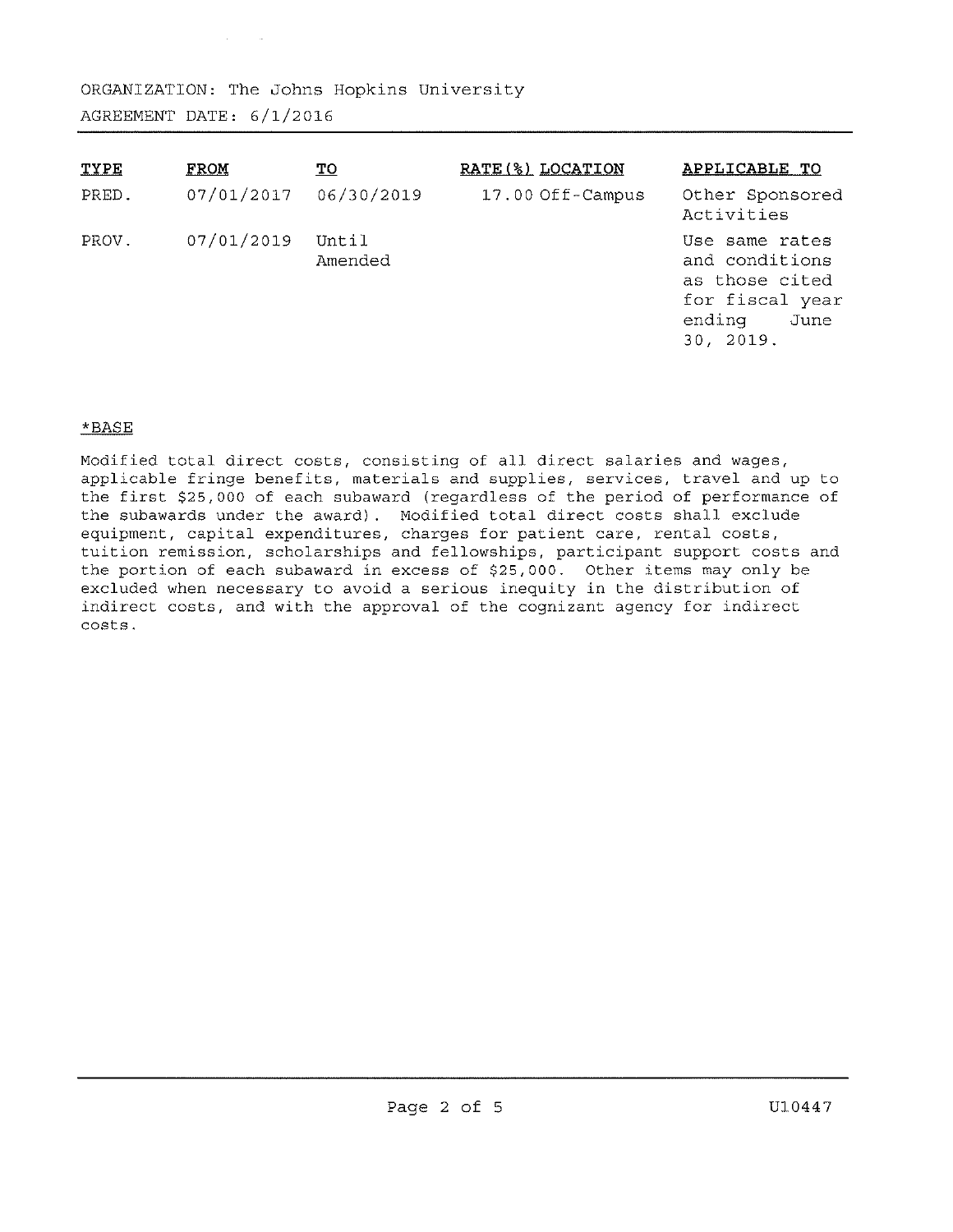| <b>SECTION</b> | <b>FRINGE</b> | <b>BENEFIT</b><br>RATES** |                   |                                                                                                   |
|----------------|---------------|---------------------------|-------------------|---------------------------------------------------------------------------------------------------|
| <b>TYPE</b>    | <b>FROM</b>   | <u>TO</u>                 | RATE (%) LOCATION | APPLICABLE TO                                                                                     |
| FIXED          | 7/1/2016      | 6/30/2017                 | 34.00 All         | Faculty/Staff<br>Employees                                                                        |
| FIXED          | 7/1/2016      | 6/30/2017                 | 8.00 All          | Temp., Ltd.,<br>Casual                                                                            |
| FIXED          | 7/1/2016      | 6/30/2017                 | 8.00 All          | Medical<br>Intern/Residen<br>t                                                                    |
| FIXED          | 7/1/2016      | 6/30/2017                 | 19.30 All         | Post Doctoral                                                                                     |
| FIXED          | 7/1/2016      | 6/30/2017                 | 11.00 All         | Post Doctoral<br>Stipend                                                                          |
| PROV.          | 7/1/2017      | Until<br>amended          |                   | Use same rates<br>and conditions<br>as those cited<br>for fiscal<br>year ending<br>June 30, 2017. |

\*\* DESCRIPTION OF FRINGE BENEFITS RATE BASE: Salaries and wages excluding vacation pay.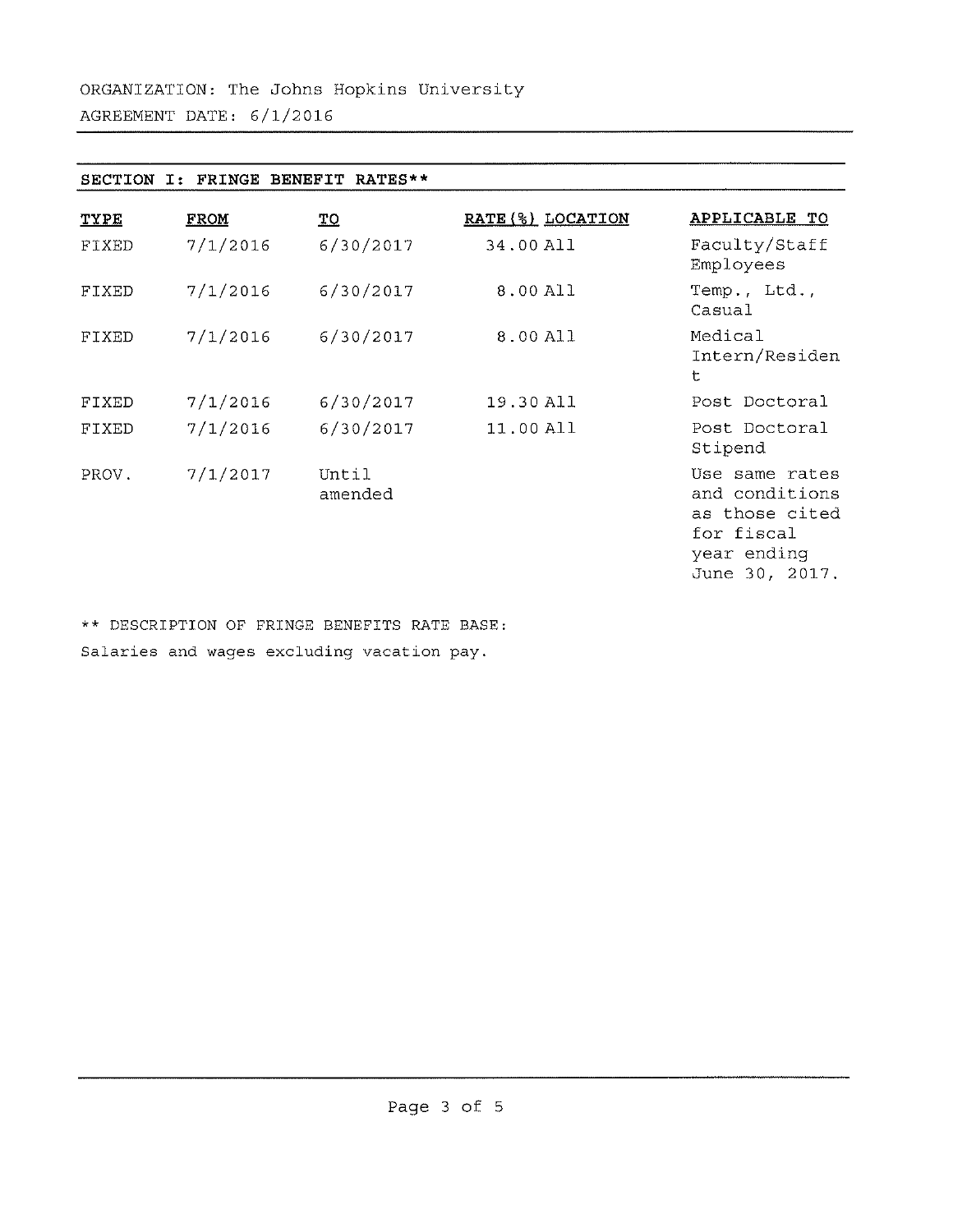AGREEMENT DATE: 6/1/2016

### **SECTION II: SPECIAL REMARKS**

# TREATMENT OF FRINGE BENEFITS:

The fringe benefits are charged using the rate(s) listed in the Fringe Benefits Section of this Agreement. The fringe benefits included in the rate(s) are listed below.

OFF-CAMPUS DEFINITION: For all activities performed in facilities not owned by the institution and to which rent is directly allocated to the project(s), the off-campus rate will apply. Actual costs will be apportioned between oncampus and off-campus components. Each portion will bear the appropriate rate.

# TREATMENT OF PAID ABSENCES:

Holiday, sick leave pay and other paid absences except for vacation pay are included in salaries and wages and are claimed on grants, contracts and other agreements as part of the normal cost of salaries and wages. Separate claims for the costs of these paid absences are not made.

Fringe benefits include: FICA, Unemployment & Workers' Compensation, Retirement, Health/Life/Dental/Disability Insurance, Tuition Remission, TIAA/CREF, Staff Development, Benefits Administration, Special Programs, Accrued Vacation and Continuing Professional Education.

The Off- Campus indirect cost rate is not applicable to the direct costs of GCRC nursing and dietary personnel. The direct costs associated with these nursing and dietary personnel are considered patient care costs and the related indirect costs are reimbursed through the JOHNS HOPKINS HOSPITAL'<sup>S</sup> patient care Rate Agreement.

The rate agreement does not cover the Applied Physical LAB (APL) of the JOHNS HOPKINS UNIVERSITY. Rates for APL are established separately.

Equipment means an article of nonexpendable tangible personal property having <sup>a</sup> useful life of more than one year, and an acquisition cost of \$5, <sup>000</sup> or more per unit.

The next <sup>F</sup>&<sup>A</sup> rate proposal based on the fiscal year ending June 30, <sup>2018</sup> is due in our office by December 31, 2018.

The next Fringe Benefit rate proposal based on the fiscal year ending June 30, <sup>2016</sup> is due in our office by December 31, 2016.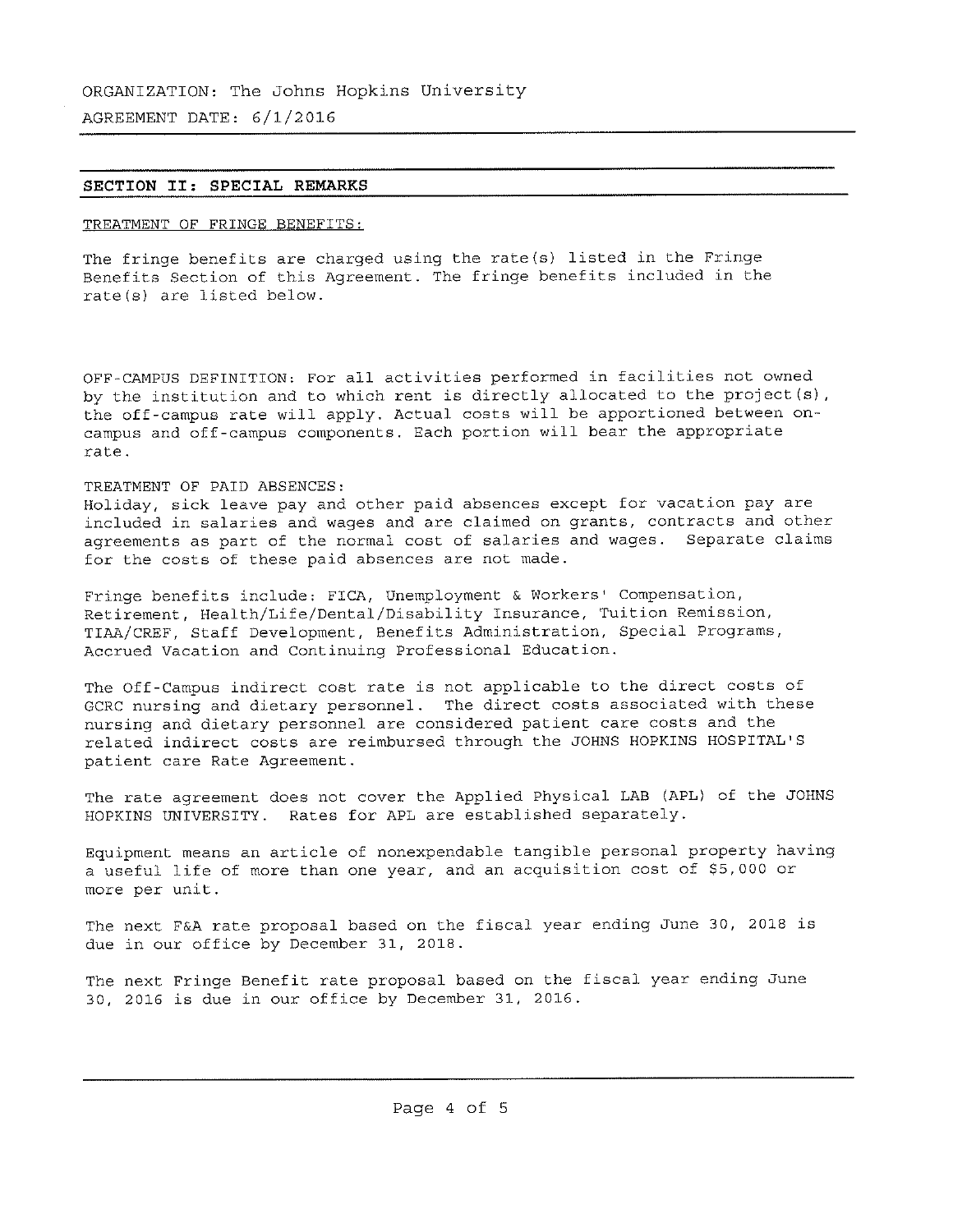**AGREEMENT DATE: 6/1/2016**

### **SECTION Ills GENERAL**

#### A. LIMITATIONS:

The rates in this Agreement are subject to any statutory or administrative limitations and apply to a given grant,<br>contract or other agreement only to the extent that funds are available. Acceptance of the rates is subject principles; (2) The same costs that have been treated as facilities and administrative costs are not claimed as direct costs; (3) Similar types of costs have been accorded consistent accounting treatment; and (4) The information provided by the organization which was used to establish the rates is not later found to be materially incomplete or inaccurate by the Federal Government. In such situations the rate(s) would be subject to renegotiation at the discretion of the Federal Government.

#### B. ACCOUNTING CHANGES:

This Agreement is based on the accounting system purported by the organization to be in effect during the Agreement period. Changes to the method of accounting for costs which affect the amount of reimbursement resulting from the use of this Agreement require prior approval of the authorized representative of the cognizant agency. Such changes include, but are not limited to, changes in the charging of <sup>a</sup> particular type of cost from facilities and administrative to direct. Failure to obtain approval may result in cost disallowances.

#### C. FIXED RATES:

If <sup>a</sup> fixed rate is in this Agreement, it is based on an estimate of the costs for the period covered by the rate. When the actual costs for this period are determined, an adjustment will be made to <sup>a</sup> rate of <sup>a</sup> future year(s) to compensate for the difference between the costs used to establish the fixed rate and actual costs.

#### D. USE BY OTHER FEDERAL AGENCIES:

The rates in this Agreement were approved in accordance with the authority in Title <sup>2</sup> of the Code of Federal Regulations, Part <sup>200</sup> (<sup>2</sup> CFR 200), and should be applied to grants, contracts and other agreements covered by <sup>2</sup> CFR <sup>200</sup>, subject to any limitations in <sup>A</sup> above. The organization may provide copies of the Agreement to other Federal Agencies to give them early notification of the Agreement.

#### E. OTHER:

If any Federal contract, grant or other agreement is reimbursing facilities and administrative costs by a means other than<br>the approved rate(s) in this Agreement, the organization should (1) credit such costs to the affec apply the approved rate(s) to the appropriate base to identify the proper amount of facilities and administrative costs allocable to these programs.

BY THE INSTITUTION:

The Johns Hopkins University

| (INSTITUTION) |             |
|---------------|-------------|
|               | tt W        |
| (SIGNATURE)   |             |
|               | $S_{co}H$ W |
| (NAME)        |             |
|               | ,tolter     |
| (TITLE)       |             |
|               | (13116      |
| (DATE)        |             |

ON BEHALF OF THE FEDERAL GOVERNMENT:

DEPARTMENT OF HEALTH AND HUMAN SERVICES

| (AGENCY)<br>Darryl W. Mayes - A           | Digitally signed by Darryl W. Mayes - A<br>DN: c=US, o=U.S. Government, ou=HHS, ou=PSC,<br>ou=People, 0.9.2342.19200300.100.1.1=2000131669,<br>cn=Darryl W. Mayes -A<br>Date: 2016.06.02 10:44:48 -04'00" |
|-------------------------------------------|-----------------------------------------------------------------------------------------------------------------------------------------------------------------------------------------------------------|
| (SIGNATURE)                               |                                                                                                                                                                                                           |
| Darryl W. Mayes                           |                                                                                                                                                                                                           |
| (NAME)                                    |                                                                                                                                                                                                           |
| Deputy Director, Cost Allocation Services |                                                                                                                                                                                                           |
| (TITLE)                                   |                                                                                                                                                                                                           |
| 6/1/2016                                  |                                                                                                                                                                                                           |
| (DATE) 0447                               |                                                                                                                                                                                                           |
|                                           |                                                                                                                                                                                                           |
| HHS REPRESENTATIVE:                       | Steven Zuraf                                                                                                                                                                                              |
| Telephone:                                | $(301)$ 492-4855                                                                                                                                                                                          |
|                                           |                                                                                                                                                                                                           |